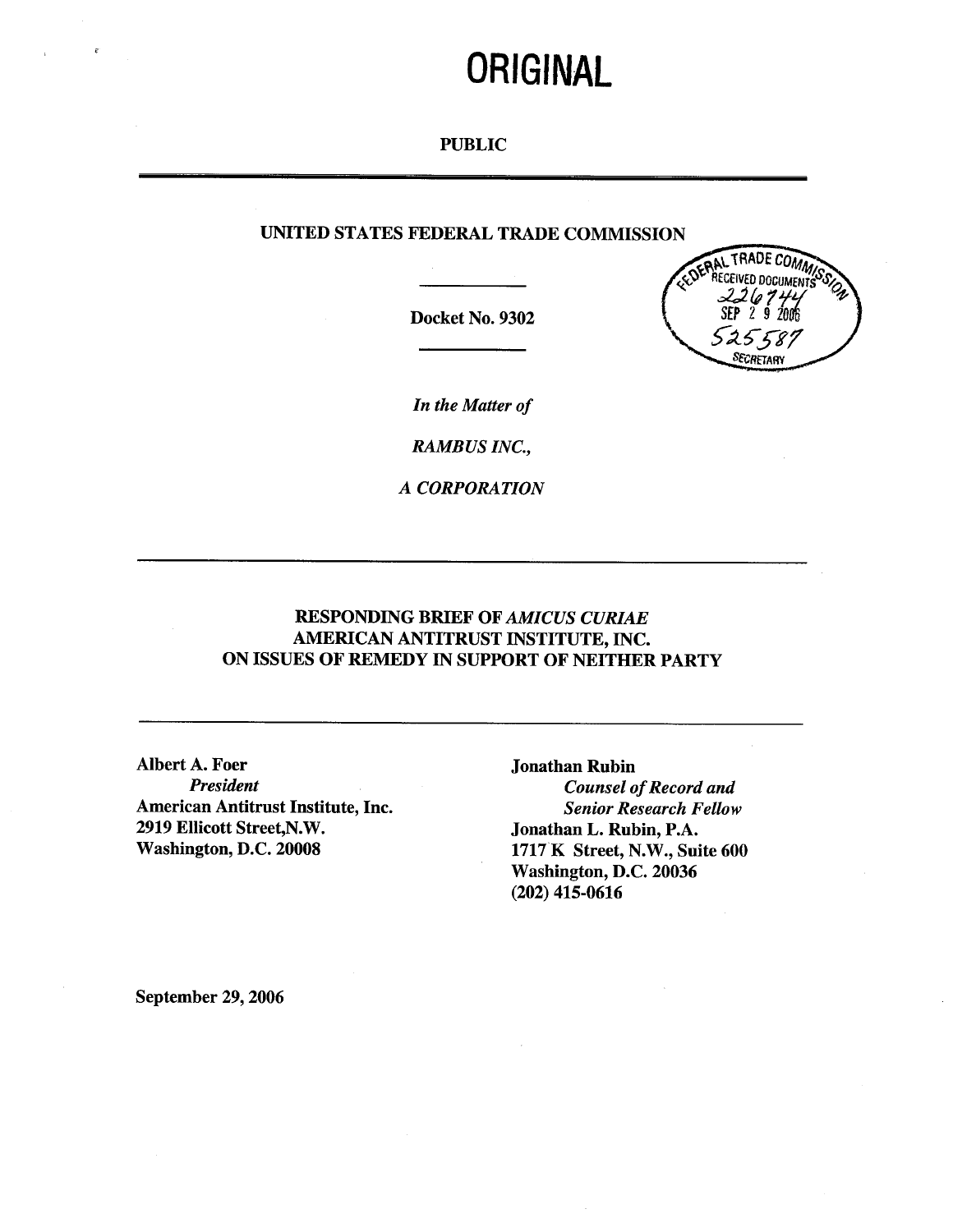# Table of Contents

 $\mathcal{A}_{\mathrm{max}}$  and  $\mathcal{A}_{\mathrm{max}}$ 

| I. | An Appropriate Remedy Calibrates the Scope of Rambus' Prospective Patent |                                                                                                                                      |
|----|--------------------------------------------------------------------------|--------------------------------------------------------------------------------------------------------------------------------------|
|    | A.                                                                       | The Ideal of a Fully Open Standard is Inconsistent With Patent Law and                                                               |
|    | <b>B.</b>                                                                | Restoring Competition in a Market for a Standard is Not Equivalent to<br>Restoring Competition in a Market for Patented Technology 3 |
|    | C.                                                                       | Some Forms of Patent Licensing Are Consistent with a Less-than-Fully                                                                 |
| П. | An Appropriate Remedy Will Not Reward Rambus for Demand for the Standard |                                                                                                                                      |
|    |                                                                          |                                                                                                                                      |
|    |                                                                          |                                                                                                                                      |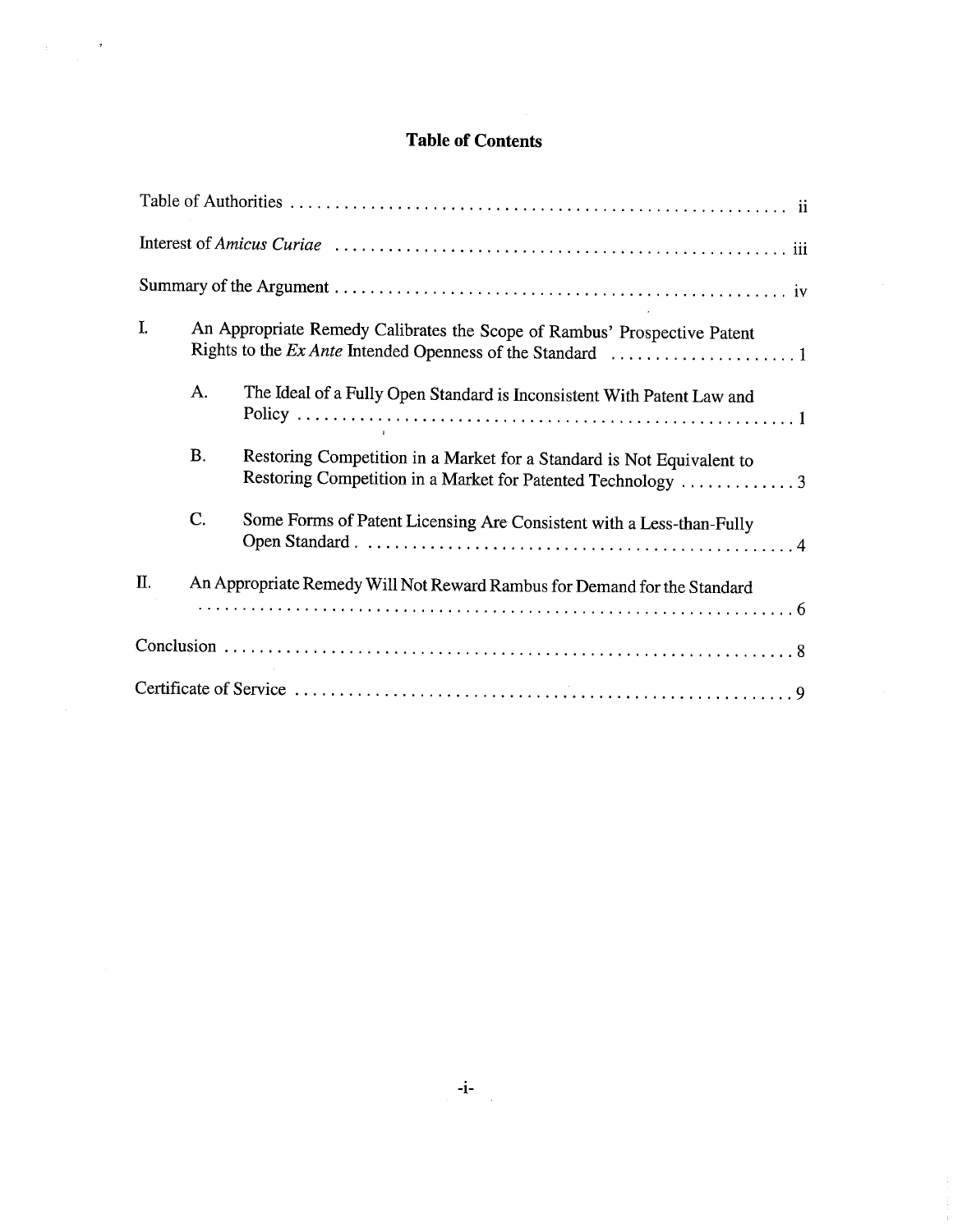# Table of Authorities

 $\bar{z}$ 

 $\hat{\boldsymbol{\gamma}}$ 

 $\sqrt{\frac{1}{2}}$  ,  $\frac{1}{2}$  ,  $\frac{1}{2}$  ,  $\frac{1}{2}$ 

 $\mathcal{A}^{\pm}$ 

| <b>Cases</b>                                                                                                                                                                                  |  |  |  |
|-----------------------------------------------------------------------------------------------------------------------------------------------------------------------------------------------|--|--|--|
| In re Dell Computer Corp. 121 F.T.C. 616 (1996) $\ldots \ldots \ldots \ldots \ldots \ldots \ldots \ldots \ldots \ldots \ldots$                                                                |  |  |  |
| <b>Other Authorities</b>                                                                                                                                                                      |  |  |  |
| Band, Jonathan, "Competing Definitions of 'Openness' on the NII,"<br>Standards Policy for Information Infrastructure, B. Kahin                                                                |  |  |  |
| Patterson, Mark R., "Inventions, Industry Standards, and Intellectual<br>Property," 17 BerkeleyTech.L.J., 1043 (2002) $\ldots \ldots \ldots \ldots \ldots \ldots \ldots \ldots \ldots \ldots$ |  |  |  |
| Swanson, Daniel G. and William J. Baumol, "Reasonable and Nondiscriminatory"<br>(RAND) Royalties, Standards Selection, and Control of Market Power,"                                          |  |  |  |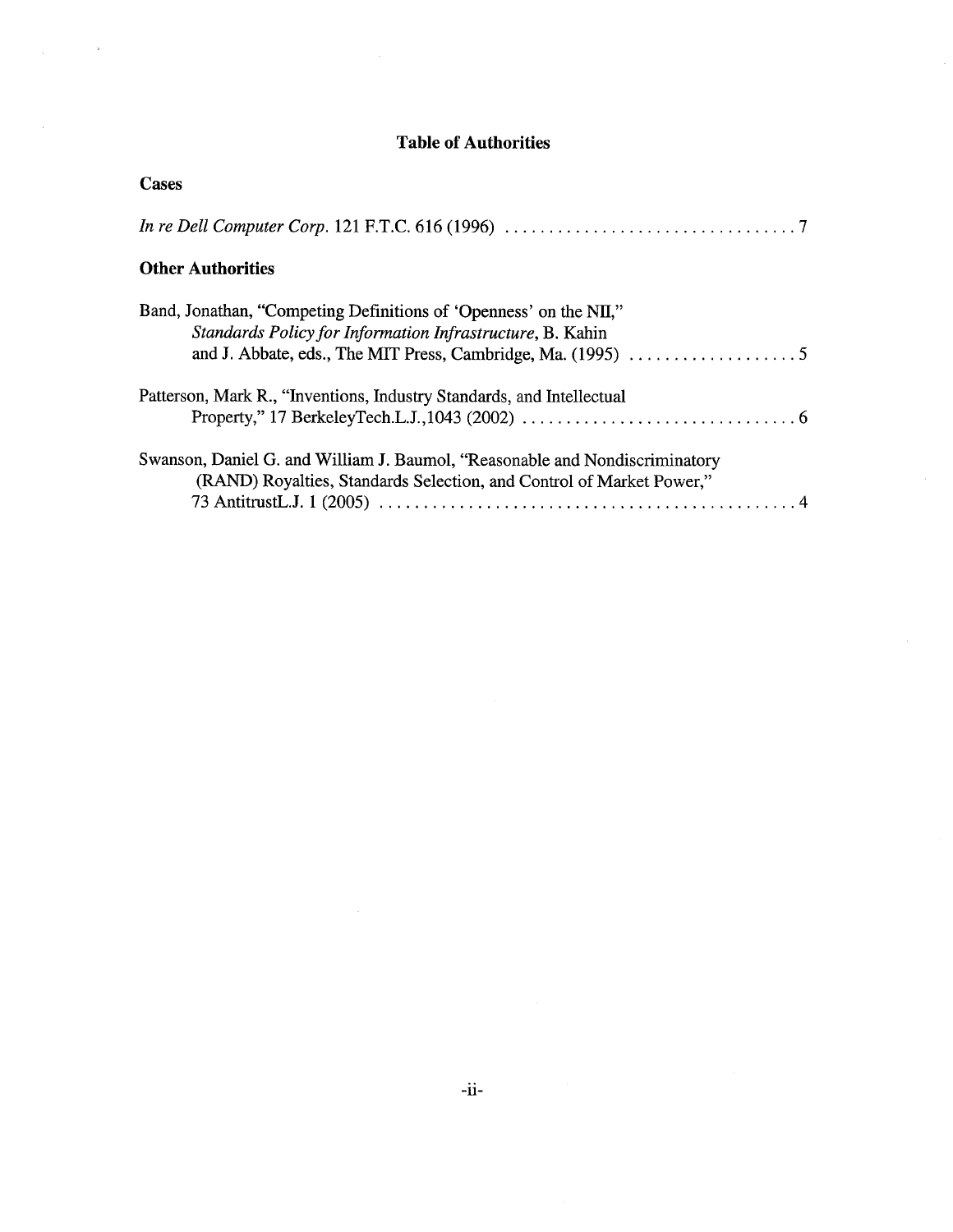## Interest of Amicus Curiae

The American Antitrust Institute ("AAI") is an independent, not-for-profit organization dedicated to economic research, the study of the antitrust laws, and public education. The directors of the AAI, Jonathan Cuneo, Esq. , Albert H. Foer, Esq. , and Professor Robert Lande of the University of Baltimore Law School, authorized this filing. The Advisory Board of the AAI consists of more than 90 prominent lawyers, law professors economists and business leaders (the members of the Advisory Board and other information about the AAI may be found on its web site: www.antitrustinstitute.org). The members of the Advisory Board serve in a consultative capacity and their individual views may differ from the positions taken by the AAI. The AAI's mission is to increase the role of competition and sustain the vitality of the antitrust laws.

The AAI files this brief to bring to the Commission's attention matters that have not been briefed by the parties or other *amici* and to clarify and elaborate on the AAI's recommendation concerning remedies in its initial *amicus* brief in this matter filed on May 2004. As in its initial brief, the AAI has no particular special insight into the underlying facts of this case and advocates a legal framework based on antitrust and economic principles without supporting a paricular outcome for or against any party.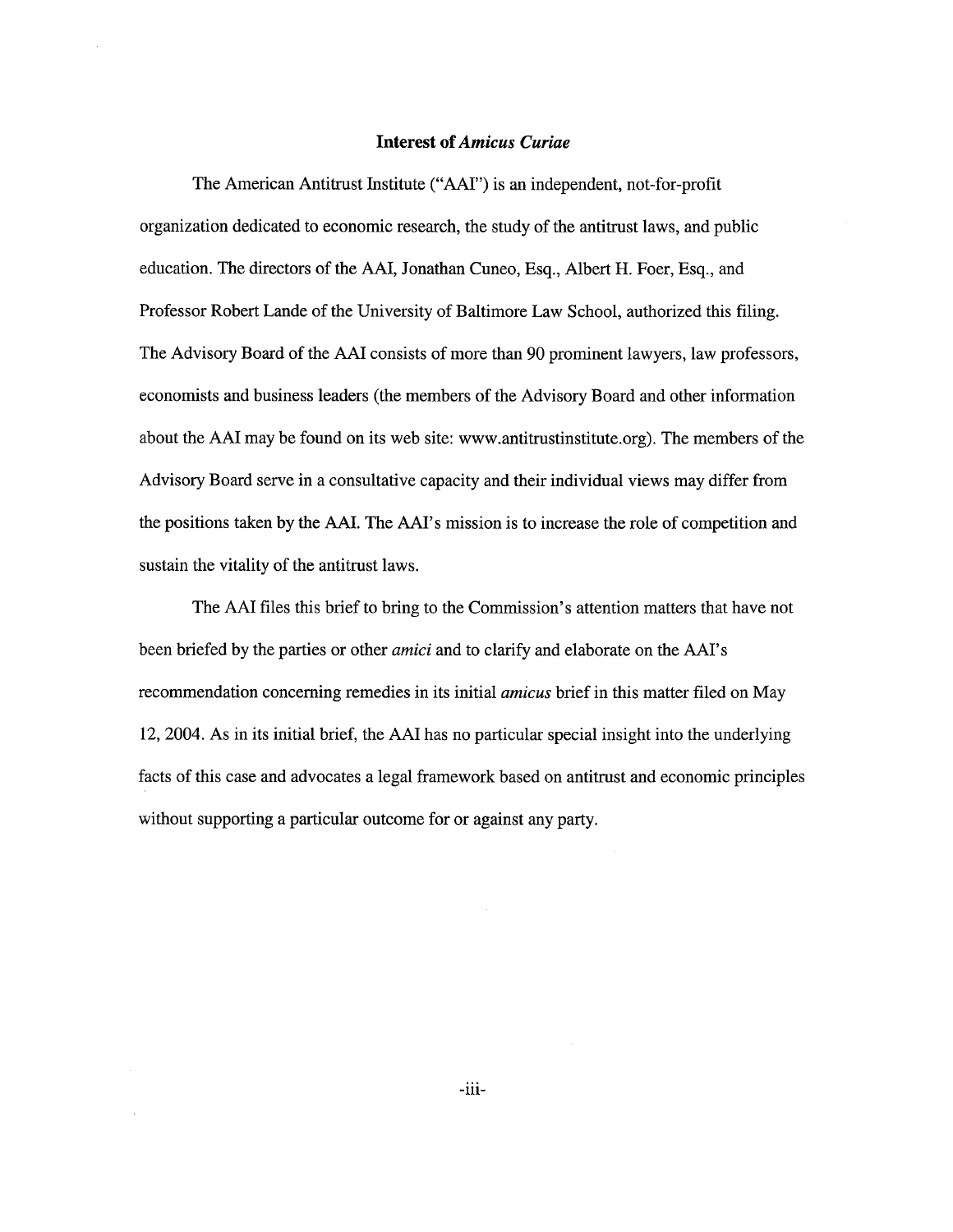### Summary of the Argument

The AAI argues herein that the Commission should be guided by two principles in fashioning a remedy. The first is that the purposes of an "open standard" are inherently Inconsistent with a patent policy that encourages and rewards invention with  $de$  jure rights to exclusivity. By placing control over the practice of an invention in the hands of a patentee patent policy seeks to suppress un-remunerated imitation. By contrast, open standards particularly those related to interfaces in computer and information technology, are intended to encourage wide scale imitation in order to promote compatibilty and interoperabilty of implementations of the standard by different manufacturers.

Second, even when a standard contains patented technology, the demand for the economic benefit of the patented invention (and its substitutes) is separate and distinct from the demand for the economic benefit of the standard itself.

These principles suggest that the magnitude of a reasonable royalty, if any, should be calibrated to the degree of openness preferred ex ante by the SSO participants. Moreover, the ex ante competitive conditions in the market for Rambus' technology (and its substitutes) will differ from the *ex ante* competitive conditions in the market for the standard. To the greatest extent possible, an appropriate remedy should restore competition in the market injured by the offending conduct, i.e., the market for the standard. Finally, Rambus bears the burden of demonstrating that the royalties it claims are related to commercial demand for its patented technology and not to the demand for JEDEC-compliant devices.

 $-iv-$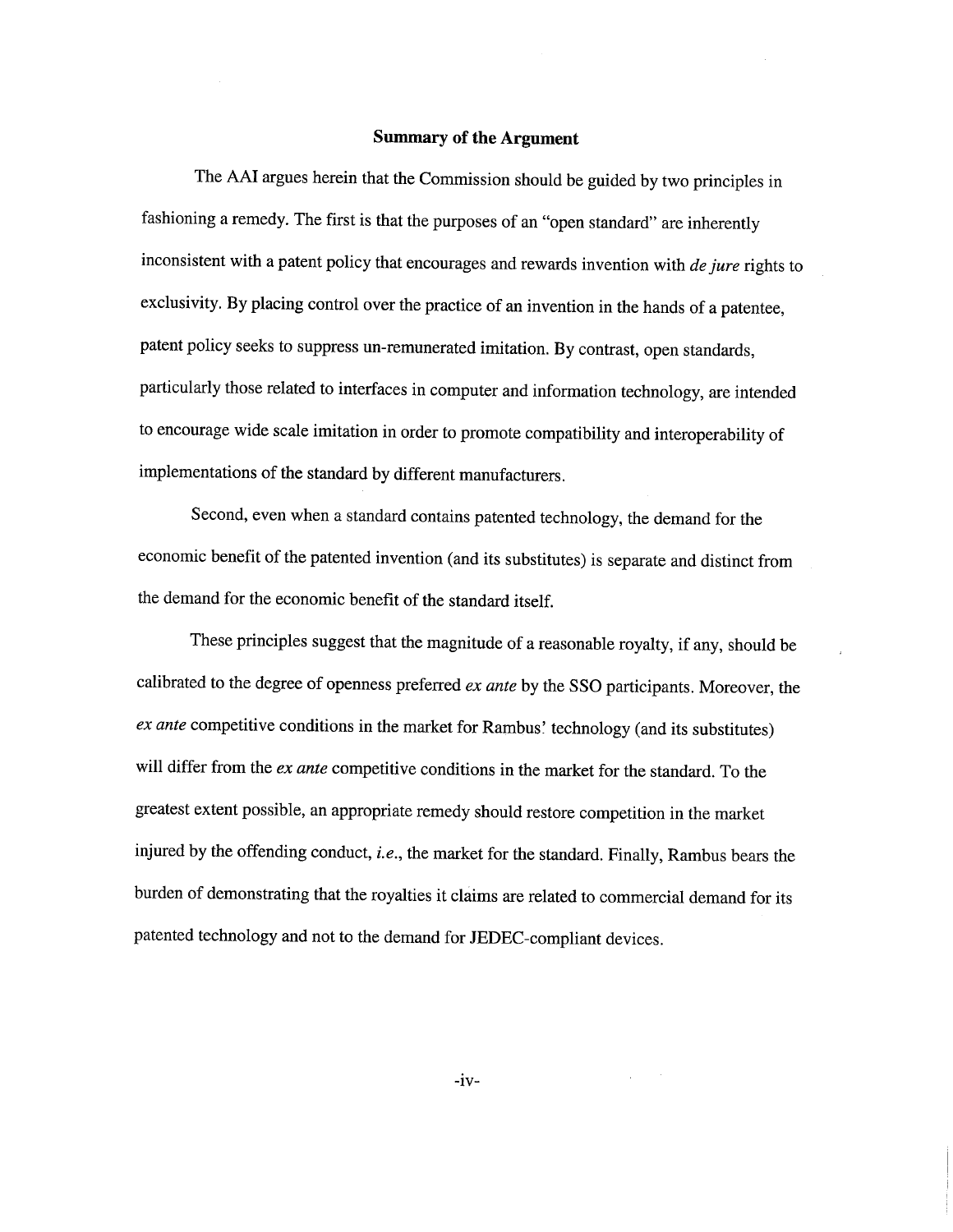#### I. An Appropriate Remedy Calibrates the Scope of Rambus' Prospective Patent Rights, If Any, to the Ex-Ante Intended Openness of the Standard

#### А. The Ideal of a Fully Open Standard is Inconsistent With Patent Law and Policy

Openness" with respect a standard is an important quality that summarzes the policies, purposes, and expectations of those engaged in standard setting activities. Standard setting organizations (SSOs) differ in the degree of openness toward which they strive. SSOs occupy different positions on a continuum depending on their policies and expectations with respect to a bundle of parameters.<sup>1</sup> In general, the greater emphasis placed by an SSO on developing open standards the stronger the preferences of its paricipants for standards that bear little or no licensing requirements or royalties. An idealized, fully open standard that lies at one end of the continuum strives to achieve universal, costless adoption.

As a result, patent law, which constrains unauthorized imitation and rewards a patentee with proprietary rights to exclude, clashes with the aspirations of an open standard. The purposes of an open standard, to redirect and focus innovation and competition away from the standardized function or quality and toward competing implementations of the

<sup>&</sup>lt;sup>1</sup>See, e.g., Bruce Perens, "Open Standards, Principles and Practice" available at <http://perens.com/OpenStandards/Definition.html>, last visited 9/23/2006 (listing the six "principles behind the standard, and the practice of offering and operating the standard, (which) make the standard Open:" 1) The standard is available for all to read and implement, 2) creates fair, competitive markets for implementations, 3) it is free for all to implement, with no royalty or fee, 4) one implementer is not favored over another implementations may be extended or offered in subset form, and 6) there is no prohibition on non-predatory extensions). See also Ken Krechmer, "The Meaning of Open Standards," paper presented at Standards and Standardization, Hawaii International Conference on System Sciences, January 2005, available at <http://www.esrtds.com/openstds.html>, last visited 9/23/2006 (identifying ten basic rights of creators, implementers, and users that, when supported, yield an open standard: 1) Open meetings, 2) Consensus and Non-domination, 3) Due process, 4) Open intellectual property rights available to all implementers, 5) Worldwide consistency, 6) Open change processes, 7) Open documentation, 8) Open interfaces, 9) Open uses and certifications, and 10) On-going support until user interest ceases.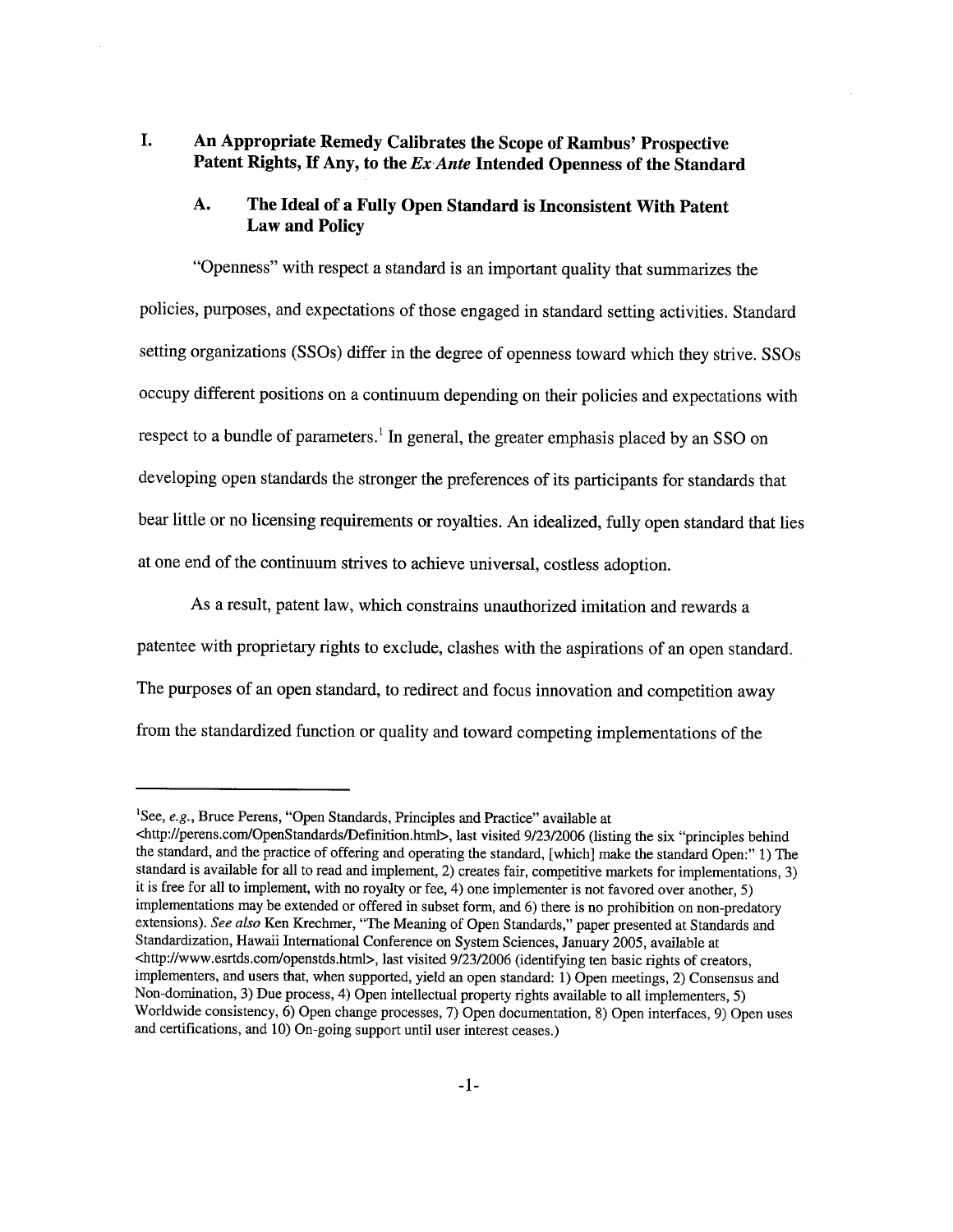standard, therefore, may be undermined by the incentives to innovate created by patent policy. Similarly, intellectual property policies function properly when market paricipants are wiling to pay increased prices to stimulate technological innovation. However, when open standards are called for, participants are not willing and should not be required to pay higher prices to stimulate such unnecessary incentives.

Accordingly, the nature of "competition" for an open standard will differ materially from competition among patented technologies outside of the standards context. Because implementers of open standards have strong preferences to avoid licensing and royalties, they are often wiling to eschew proprietary technology to promote openness even if doing so sacrifices technical superiority. This has important consequences for any hypothetical *ex ante* negotiation between an SSO's members and one or more patentees proposing the adoption of a patented standard. In paricular, a remedy baring patent enforcement or ordering compulsory royalty-free or low-royalty licensing that may chil innovative activity outside of the standards context is unlikely to be objectionable where the goal of the remedy is to establish the openness of a standard or rectify a hijacked deliberative process intended to lead to an open standard.

Evidence cited in the Commission's Opinion suggests that JEDEC's overriding mission was to create open standards to the greatest extent practicable. For instance, the Commission found that JEDEC members "were highly sensitive to costs" and "keeping costs down was a major concern within JEDEC." Decision, at 74. One witness testified that customers are wiling to leave performance on the table in exchange for having lower cost systems" (Decision at 75, note 406), and a series of witnesses testified that knowledge of

 $-2-$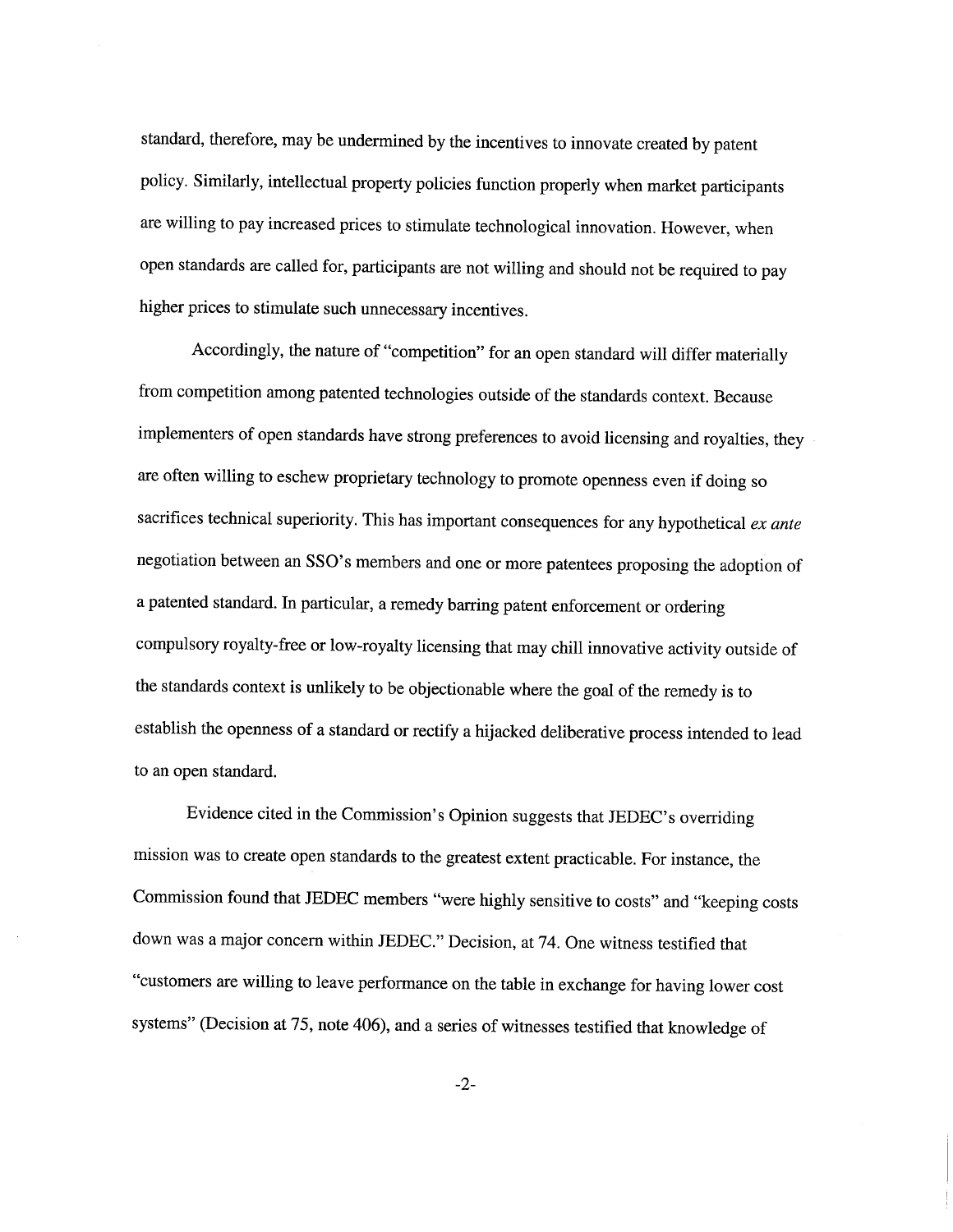Rambus' patents would have been decisive in causing them to reject the Rambus specification on that basis alone. Decision at 75, note 407. Some implementers pursue a policy of embracing only open standards in certain circumstances and actively oppose the use of any royalty-bearing elements in standard specifications.<sup>2</sup>

Similarly, JEDEC itself claims to have a "strong aversion to including royalty-bearing patents in JEDEC standards." JEDEC Br. on Remedies at 5. Citing a series of policy statements that reach back more than twenty years, JEDEC claims that its "goal is to promulgate open standards that can be used widely by the industry..." Id. at 4. JEDEC permits patented technology to enter its standards but only with "great care."  $Id$ . at 5. As a result, if the Commission concludes that JEDEC and its paricipants as an SSO placed a high value on openness, they would not, in any conceivable hypothetical  $ex$  ante negotiation, have chosen the Rambus specification absent a concomitant and enforceable license-free, royaltyfree or low-royalty commitment from the patentee.

#### **B.** Restoring Competition in a Market for a Standard is Not Equivalent to Restoring Competition in a Market for Patented Technology

As a result of the foregoing, approximating a hypothetical ex ante negotiation aimed at restoring competition lost as a result of Rambus' failure to disclose its relevant patents must consider the *ex ante* intentions of JEDEC with respect to openness. Conflating the market for an open standard with the market for technology that can serve as a standard should be avoided. Thus, because the *ex ante* auction model of reasonable and

<sup>&</sup>lt;sup>2</sup>See, e.g., Decision at 75 ("...Sun [Microsystems] as a company would have strongly opposed the use of royalty-bearing elements in an interface patent-in an interface specification").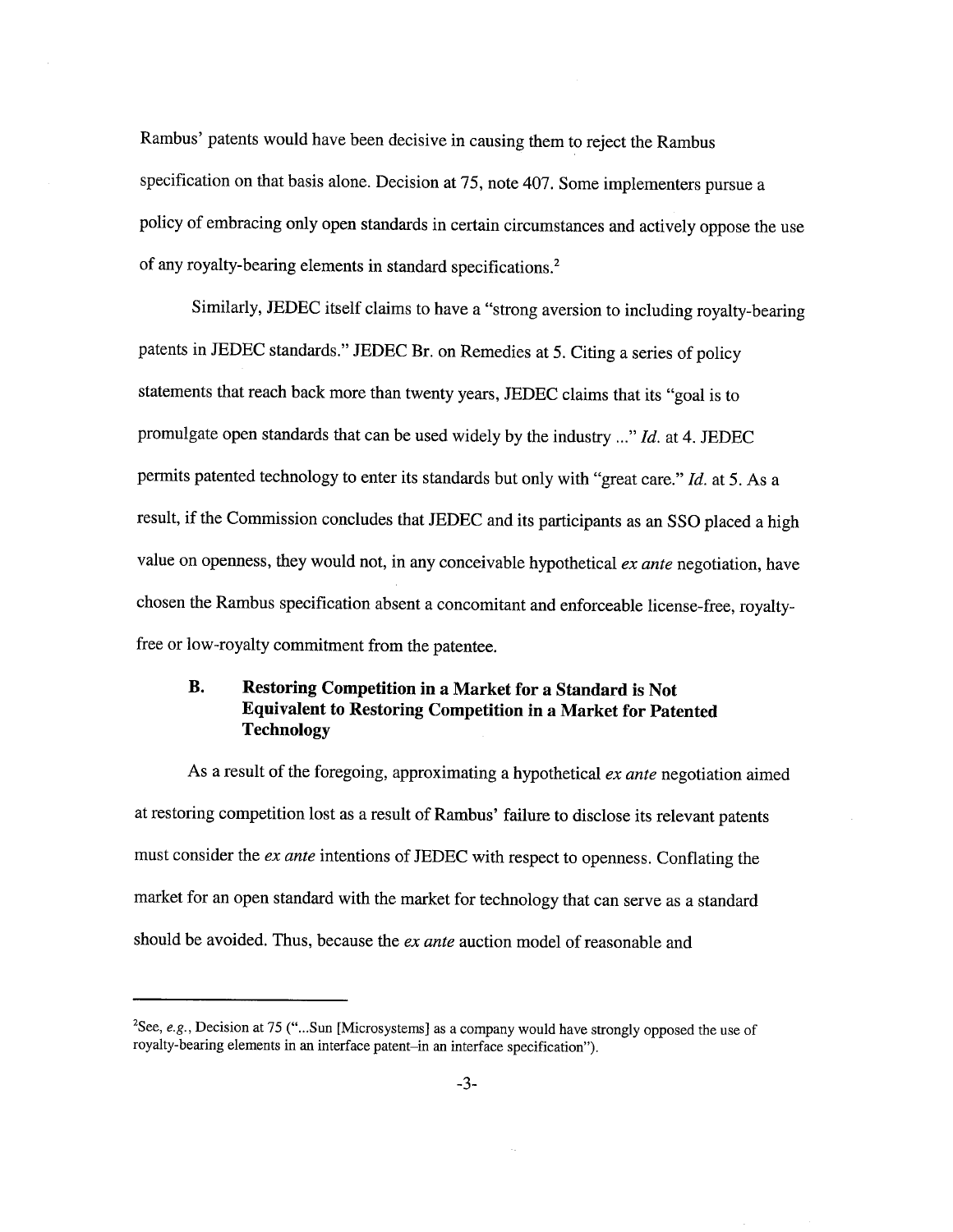nondiscriminatory (RAND) licensing commitments by Swanson and Baumol, for example implicitly assumes that standard setting paricipants choose among competing patented technologies on a cost-performance maximizing basis (in which royalties are merely one component of costs), their model does not provide a suitable framework for hypothesizing about the *ex ante* outcomes in selecting an open standard.<sup>3</sup>

SSO paricipants under the impression that they were engaged in selecting an open standard free of encumbrance by proprietary rights should not be required to obtain any license if the standard ultimately selected is not open because of misleading or deceptive conduct by a rightholder. A remedy, therefore, that saddles such paricipants with even a royalty-free compulsory license would not restore the market for the open standard to what it would have been but for the unlawful conduct.

#### C. Some Forms of Patent Licensing Are Consistent With a Less-than-Fully Open Standard

A fully open standard may not be achievable, either because any technology that complies with a chosen standard will be proprietary or because any reasonable alternative specification for a standard will implicate some patented technology. In such cases an SSO may choose to adopt a "less-than-fully open" standard. Where patent rights cannot be avoided and the SSO does not outright prohibit patented specifications  $(e.g., JEDEC, JEDEC, Br.$  at 5), the standards body usually strives for openness by requiring patentees to make some form of ex ante pre-commitment to openness.

Different SSOs pursue different IP-neutralizing strategies in such circumstances

<sup>&</sup>lt;sup>3</sup>Daniel G. Swanson and William J. Baumol, "Reasonable and Nondiscriminatory (RAND) Royalties, Standards Selection, and Control of Market Power," 73 Antitrust L. J. 1 (2005).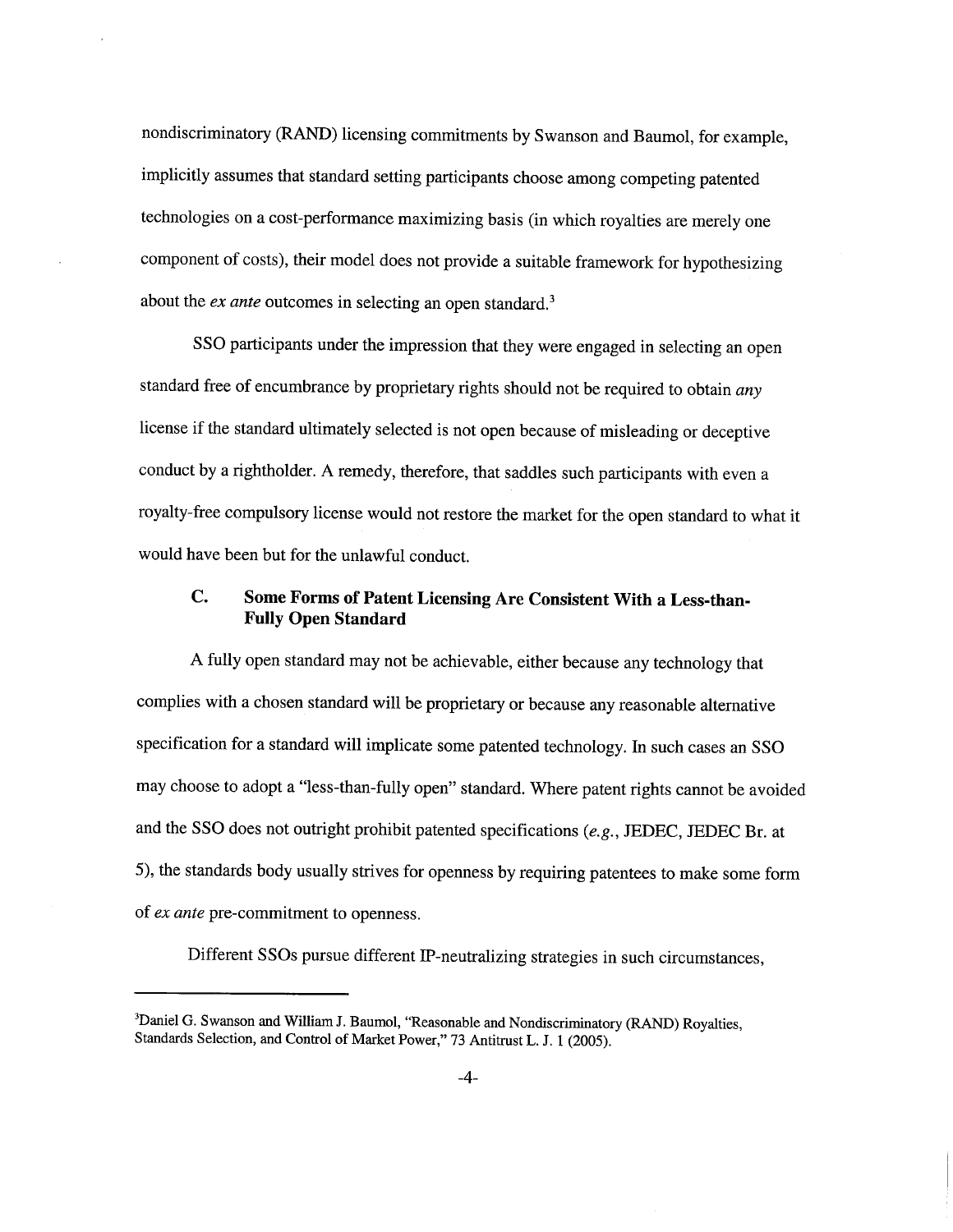depending on the strength of their preferences for openness.<sup>4</sup> A patentee could be required to disclaim its rights to enforcement, make a commitment to a royalty-free license, or agree to license on RAD terms as a condition to the inclusion of the patented technology in the standard.

When a RAND commitment is given by a patentee for the purpose of satisfying an SSO's goal of openness, the "reasonableness" requirement takes on a quality that does not occur when RAD commitments are offered outside of the standard-setting context. Specifically, if the purpose of the RAND commitment is to further the open availability of the standard, a royalty rate that is not consistent with such openness cannot be "reasonable. In other words, in the context of open standards royalty rates can only be RAND if they are low enough that the openness of the standard is not thereby impaired.

Calibrating the reasonableness of a royalty under a RAD commitment according to the degree of openness intended *ex ante* by the implementers is not free from ambiguity. Nonetheless, doing so does provides a rough upper bound under which a royalty rate for a patented standard must reside for the standard to remain open. Thus, assuming that the purpose of the standard setting activities at issue was to develop a standard with a high degree of openness, were the Commission to determine that a paricular proposed royalty rate would materially adversely affect the breadth or variety of implementers of the standard, such a proposed rate would be too high.

<sup>&</sup>lt;sup>4</sup>See generally, Jonathan Band, "Competing Definitions of 'Openness' on the NII," Standards Policy for Information Infrastructure, B. Kahin and J. Abbate, eds., The MIT Press, Cambridge, Ma. (1995).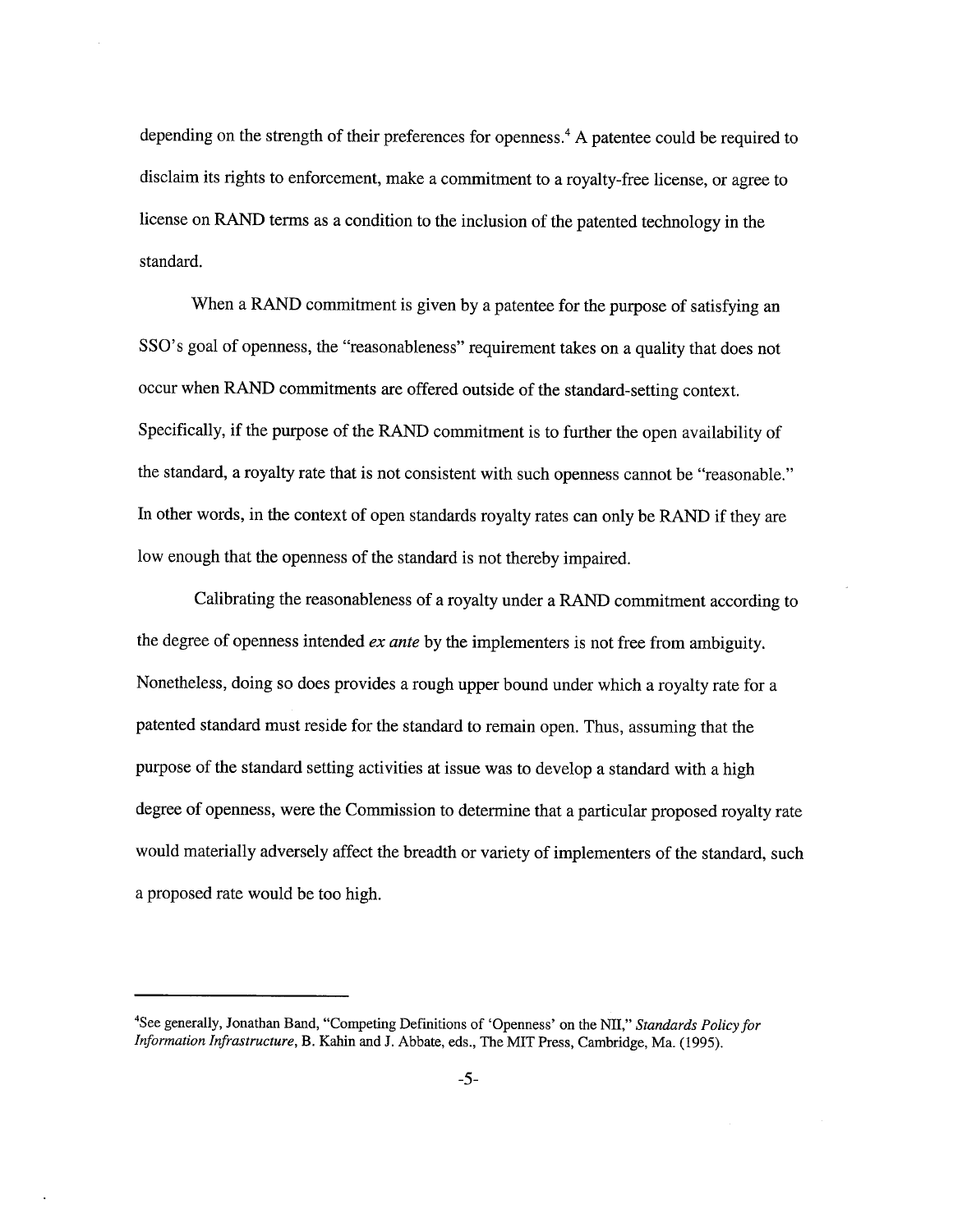# II. An Appropriate Remedy Will Not Reward Rambus for Demand for the Standard

Tbe second principle that should guide the Commission in fashioning a remedy in this matter is that Rambus' patents do not entitle it to a reward for commercial demand attributable to the economic benefits of the standard, as opposed to the economic benefits of its patented inventions.<sup>5</sup> According to Professor Patterson, this insight has two important implications:

> The first implication is that the patented invention should be treated as only one contributor to the economic value of the standard. The second implication is that the other contributions of a standard—like interoperability—should be given independent legal significance.

Disentangling commercial demand attributable to the patent from the demand attributable to the standard may not always be easy. Consideration of the polar cases can aid the analysis. At one extreme, technology is so unique and essential that no standard would exist but for the existence of the patented innovation. In that case, the patented technology would have become the *de facto* standard anyway, irrespective of adoption by an SSO and little or no demand should be attributed to the standard. At the other extreme, a multitude of alternative specifications are available to serve as a standard, in which case incorporating patented technology is unlikely to be necessary and would serve no useful purpose. If patented technology nonetheless found its way into such a standard, all the demand stil would be due solely to the benefits of the standard because separate demand for the patent

 $5$ The following discussion draws heavily from Mark R. Patterson, "Inventions, Industry Standards, and Intellectual Property," 17 BerkeleyTech.L.J. 1043 (2002).

 $^{6}$ Id. at 1045.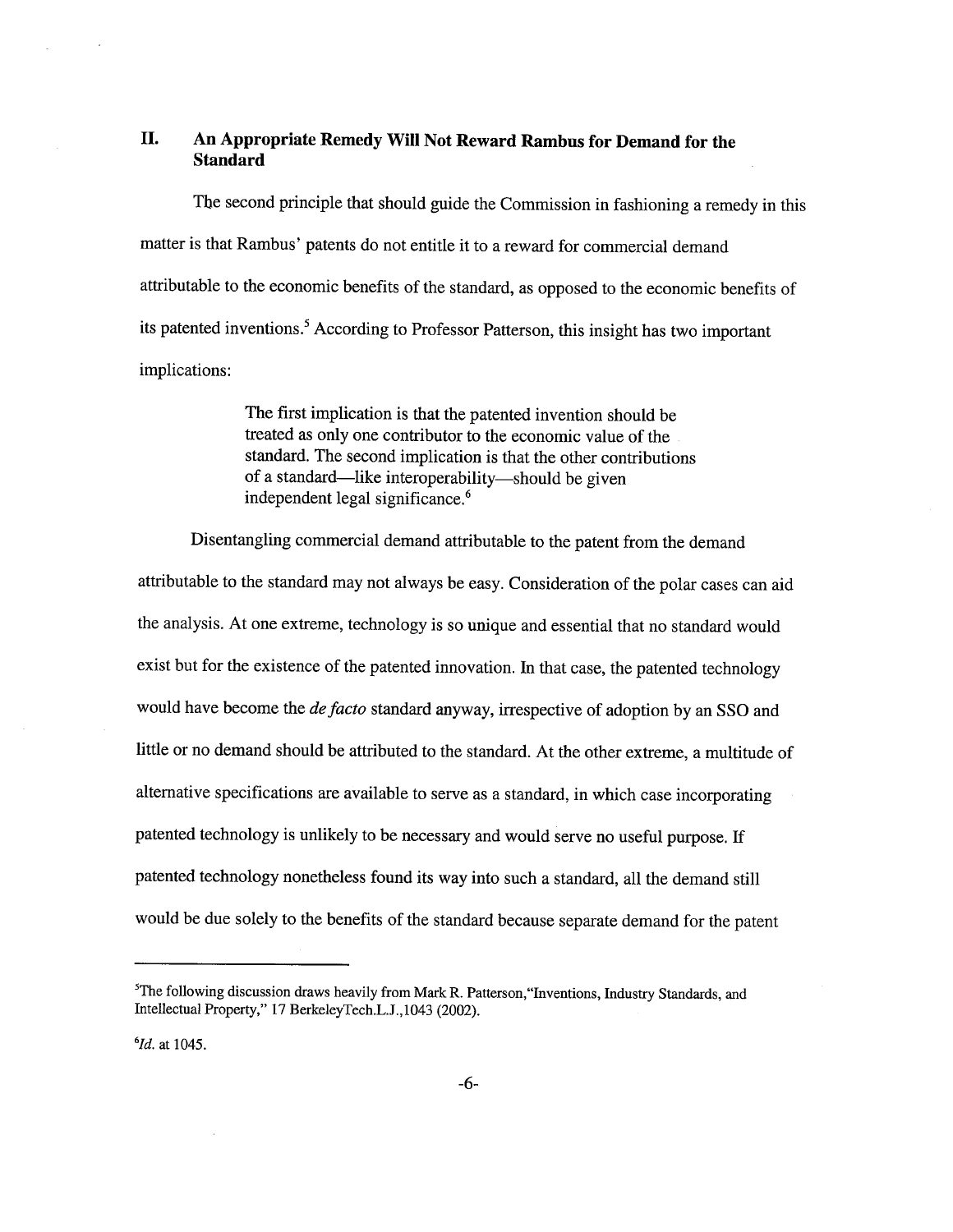would not exist.<sup>7</sup>

In between these polar cases, patented technology may make some contribution to the standard, either by enabling an SSO to adopt a standard that is superior to a proposed alternative or by enabling implementers to comply more easily or cheaply with a standard already adopted.

The foregoing suggests that in order to avoid rewarding Rambus for the commercial demand attributable to the standard rather than its inventions, Rambus should bear the burden of justifying any claimed royalty rate with sufficient evidence to allow the Commission to conclude that the relevant patents materially contribute to the commercial demand for compliance with the standard. Thus, Rambus should be entitled to enforce a royalty-bearing license if and only if the Commission finds by clear and convincing evidence that but for the incorporation of Rambus' technology into the JEDEC standards there would have been materially less demand for JEDEC-compliant devices.

<sup>&</sup>lt;sup>7</sup>This is the case when interfaces that make no inventive contribution are nonetheless patented. See, e.g., In re Dell Computer Corp. 121 F.T.C. 616 (1996).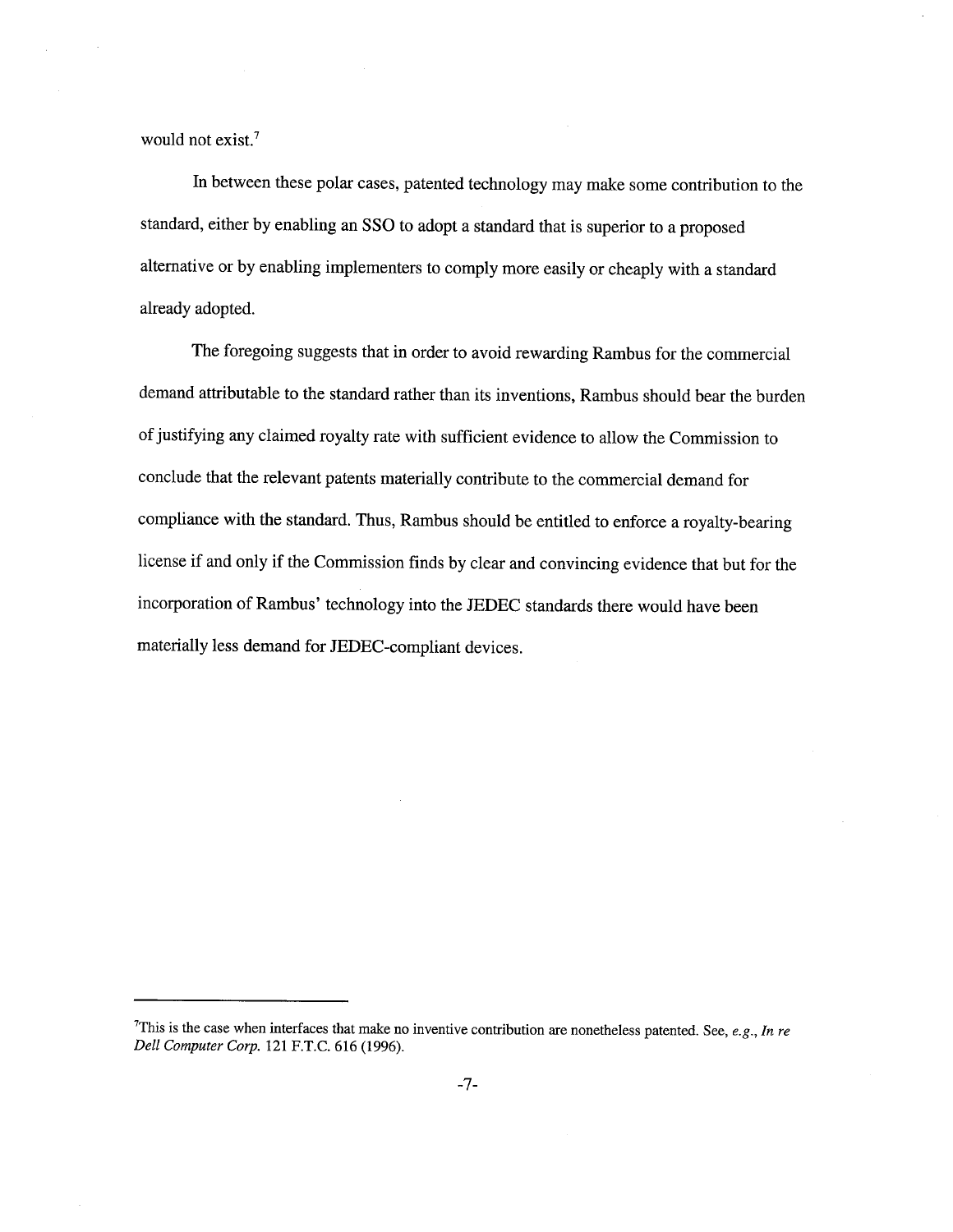## **Conclusion**

Based on the foregoing arguments, the American Antitrust Institute, Inc. respectfully requests that the Commission to order a remedy in this case consistent with the principles advocated herein.

Respectfully submitted

mi fhir

Jonathan Rubin President Counsel of Record and 1717 K Street, N.W., Suite 600 Washington, D.C. 20036 (202) 415-0616

Albert A. Foer American Antitrust Institute, Inc. Senior Research Fellow 2919 Ellicott Street, N.W.<br>
Washington, D.C. 20008 1717 K Street, N.W., Su

 $\omega$ 

Dated: September 29, 2006